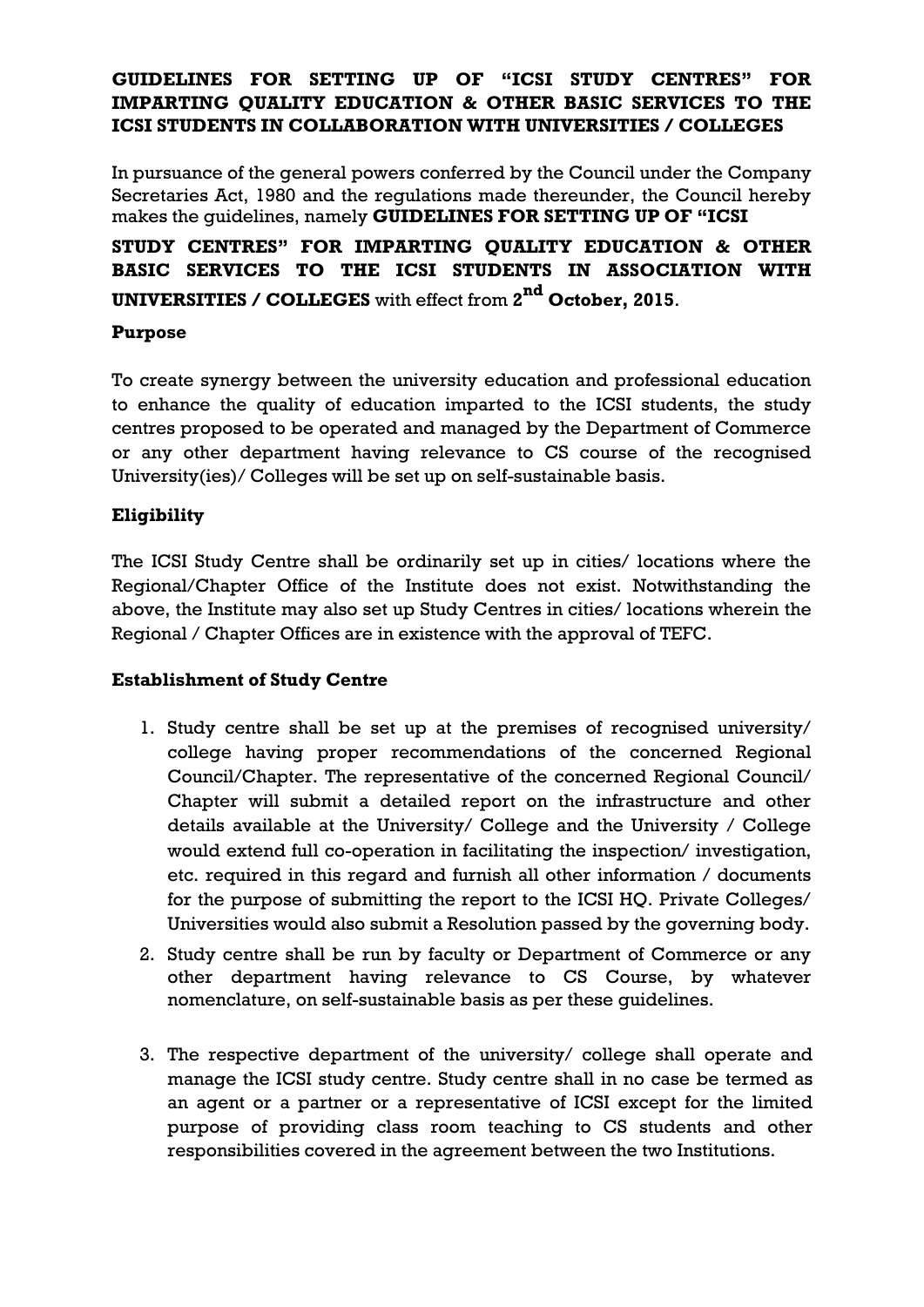- 4. Head of respective department of university / college in which the study centre has been set up or his representative will be designated as Director of the CS Study Centre.
- 5. Study Centre shall not engage itself any activity or deal with a matter which are prejudicial to the interests and / or image of the Institute.

## **Nomenclature**

These study centres shall be entitled to use the words and description "ICSI (name of city) Study Centre"

## **Autonomy in charging Fee and Financial Support/Compensation**

The study centres would have full autonomy in deciding the fee to be charged from the students for the Class Room Teaching activity but the Institute would not provide any financial support/compensation to the study centres on any account.

## **Sharing of Revenue with ICSI Head Office/Regional Council/Chapter**

ICSI Head Office/Regional Council/Chapter shall have no share in the revenue generated by respective study centres.

### **Responsibility of study centre**

- 1. Conduct of Class Room Teaching with best faculty for various stages of ICSI Course Curriculum on the lines prescribed by ICSI.
- 2. Conduct Career Counselling, suitably advertise and attract students for enrolment to CS Course and disseminate information regarding Company Secretaryship course
- 3. Facilitating registrations of the students for their online registration to the CS Course. The Fee will be accepted by the Institute through its online payment gateway and the University/ College shall provide reasonable infrastructure (computer with internet connectivity, scanner, etc.) to enable the students to have the seamless connectivity to ICSI web portal for online registration to the CS Course. Students who are not having Credit/ Debit Cards may remit the fee through Bank Challan in which case cash can be deposited with designated banks (at present Canara Bank).
- 4. Provide at least one room space for ICSI representative office at University/ college campus.
- 5. Students of study centre shall be allowed access to the library of concerned department in which the study centre has been setup.
- 6. Members of Central Council, Regional Councils of ICSI or Members of the Chapter Managing Committees are not eligible to act as Faculty in the classes conducted by Study Centres.
- 7. The study centre shall submit quarterly MIS covering the activities conducted during such period like Details of Career Awareness Programmes/ Counselling Sessions conducted, Details of Registrations Facilitated(\*) with registration number, fee structure, changes thereof from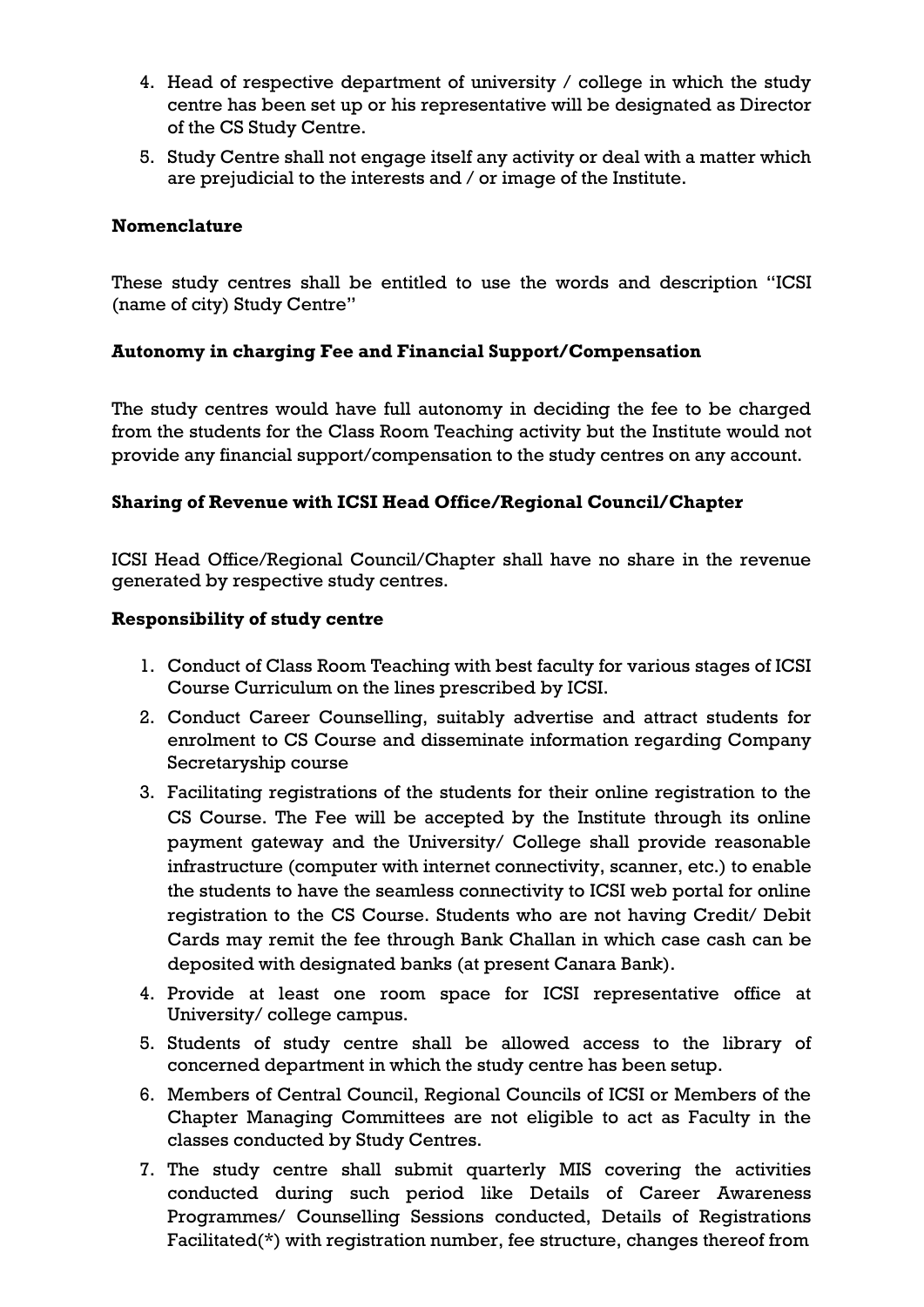time to time, Details of Classes Conducted with registration number of the students etc. to the Regional Council/Chapter to which it is attached with a copy to the ICSI HQ.

(\*) as per format decided by the Institute from time to time.

- 8. The college shall maintain a permanent display board "ICSI (Name of the City) Study Centre" on the boundary wall of the college and also within the premises where the study centre is located.
- 9. The designated room shall be properly maintained with daily cleaning, proper lighting and whitewash.

## **Responsibility of ICSI**

- 1. ICSI shall share and suggest ways and means for effective conduct of classes by the centre
- 2. Suggest / Depute faculty on specialised subjects as and when requested by the study centre
- 3. Assist in popularising the Class Room Teaching conducted by various study centres - Study centre can advertise/publicise conduct of classes in the Institute"s student e-bulletins "Student Company Secretary" and "CS Foundation Course" bulletin free of cost.
- 4. ICSI shall pay Honorarium as per the prevailing "ICSI Guidelines of Counsellors" of that day, for successful registration of students on receipt of quarterly MIS.

### **Applicability of Class Room Teaching Guidelines**

- 1. Apart from specific guidelines given above, general guidelines relating to conduct of class room teaching issued by the Institute are also applicable to the study centres as far as engagement of faculty, feedback, etc.
- 2. Faculty engaged for the purpose, as far as possible shall be in accordance with the guidelines and student teacher ratio should be 40:1 that is a maximum of 40 students per teacher.
- 3. The honorarium payable to the faculty members shall be decided by the study centres.
- 4. To the extent possible the faculty of the University/college shall be engaged to take the classes, subject to fulfilment of criteria.
- 5. Propagation of the schedule of classes through bulk SMS/ E-Mail among the concerned students will be through the Institute only and the same will be chargeable as per rates fixed by the Institute from time to time.
- 6. The Study Centre shall indemnify the Institute that the interests of the students will be protected at all times.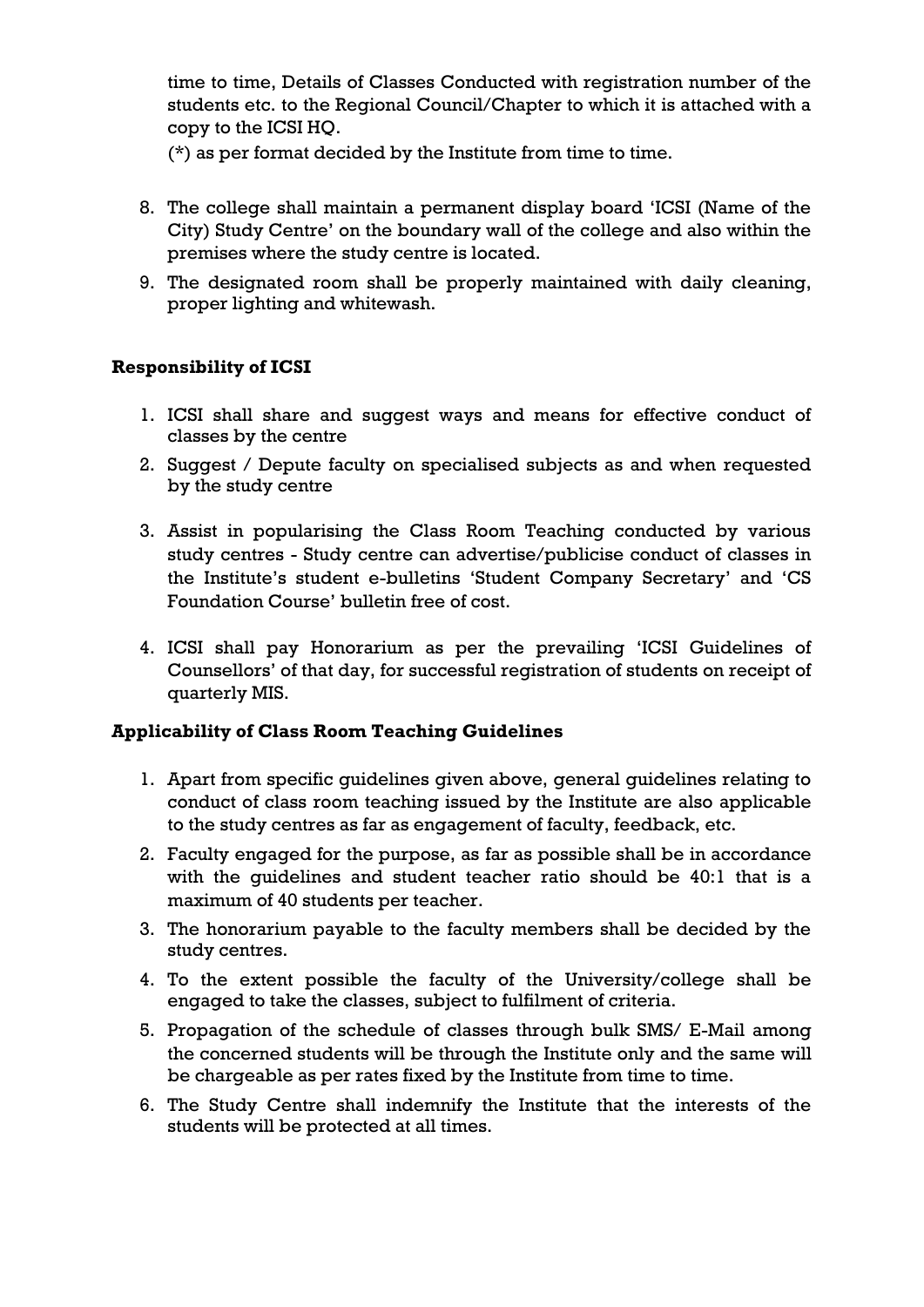#### **ICSI Representative Office**

- 1. There would be at least one room for the representative office.
- 2. ICSI shall not pay any rent for the space provided by the University for the Representative Office.
- 3. The Director of study centre may engage any person at the representative office to register the students and render other administrative activities. Such person shall not in any way be treated as an agent or a partner or a representative or employee of the ICSI. No reimbursement of any type shall be made by ICSI for this arrangement.
- 4. The director of study centre shall engage and pay to the person engaged to register the students and undertake administrative functions of the study centre. No reimbursement of any type shall be made by ICSI for this arrangement.
- 5. The person to be appointed for manning the centre office to be from the institution, In order to have effective coordination with the college administration and to ensure access to the infrastructure facilities of the Institution as prescribed under these guidelines, to run the centre effectively.

### **Monitoring**

Such study centre would be monitored and coordinated by Directorate of Student Services at Headquarters through the respective Regional Council / Chapter. The ICSI shall keep a possible ordinary control to ensure quality of education through supervision by deputing its own personnel in the classes or having confidential or independent feedback from the students.

### **Coordination Committee**

There would be a coordination committee having representative from the university/ college and ICSI for monitoring the performance of the study centre at regular intervals, preferably every quarter.

### **Liability of ICSI**

ICSI shall not incur or suffer any kind of liability  $-$  legal, financial or otherwise  $$ with regard to any obligations incurred by the study centre.

#### **Agreement between ICSI and the University/College**

The officer as empowered by the HOD of Student Services or Secretary, ICSI or President, ICSI jointly or severally shall enter into an agreement between the respective University / college for setting up of Study Centre. Further the President may authorized any other Council member in his/her absence.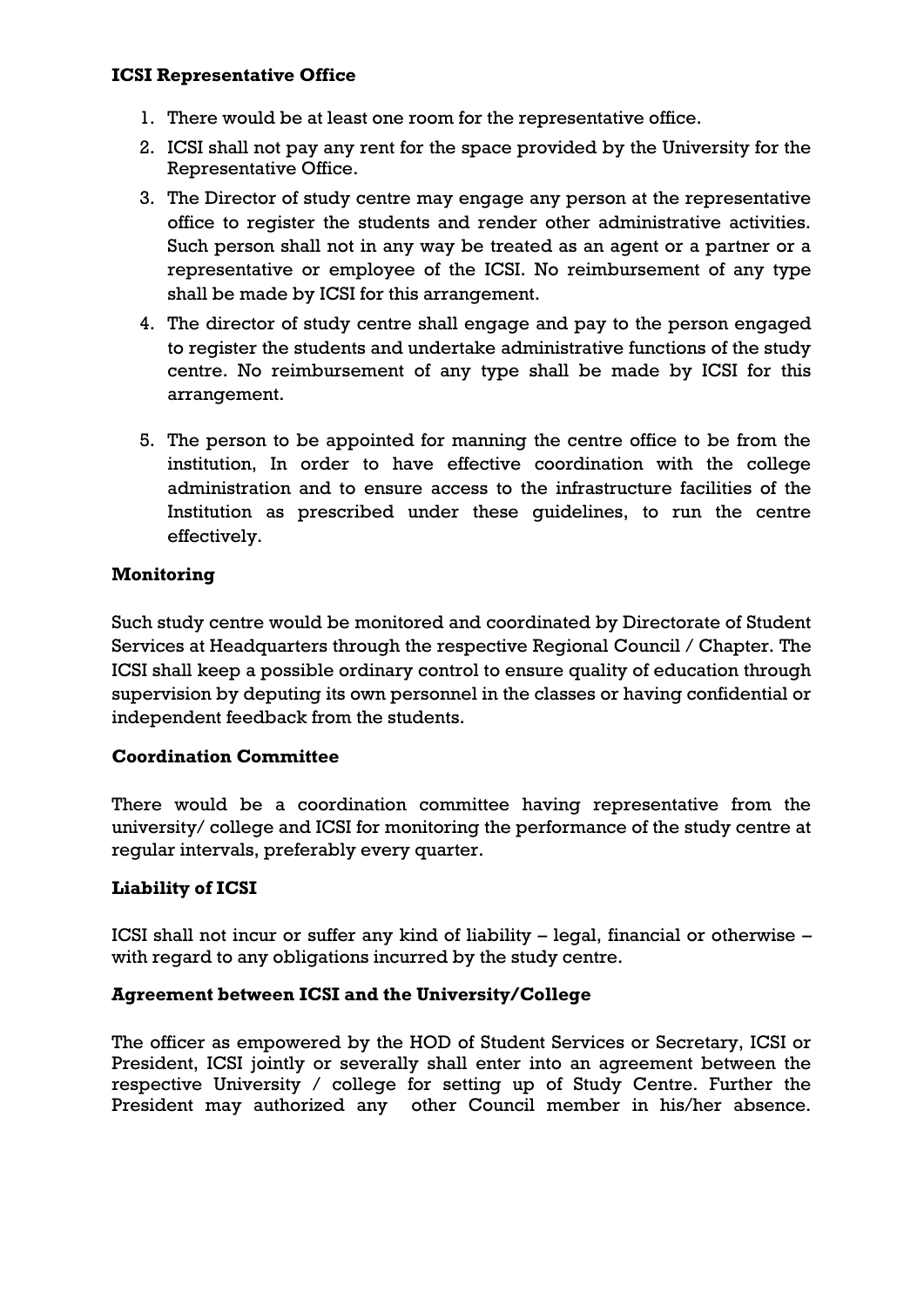## **Validity of Study Centre**

The agreement would be valid for a period of TWO years and can be extended further on year to year basis, as mutually agreed between the respective university/ college.

Unless the validity of the recognition renewed/extended, after due period, the study centre would not carry its activities. In case, a particular study centre is derecognised or validity withdrawn, it would stop the activities immediately.

## **Compliances**

- 1. It is the responsibility of the Centre to deduct TDS as applicable in respect of payment made by it to various vendors for running the centre. It shall also fulfil all the compliances arising out of TDS deductions like remittance and filing of returns from time to time as prescribed under the law.
- 2. Likewise, the study centre would ensure to comply Service Tax provisions arising out of payment to the faculty handling the classes and for such other services as applicable.
- 3. Study centre to maintain its accounts as per the standard and established practices and norms and get them audited at the close of financial year and send the audited accounts to the RC/Institute periodically for their information.
- 4. It is also the responsibility of the Centre to comply with local laws if any, arising out of running of the centre.

### **Termination**

If the quality of teaching, infrastructure and other services (as envisaged under these guidelines) provided by the study centre is not upto the satisfaction of ICSI, it reserves the right to cancel/terminate the agreement without assigning any reason thereof. However, the cancellation/termination shall not affect the obligations in respect of the completion of the course in respect of any batches of classes that have been commenced and are in progress and fees for which have been collected from the participants by the study centre.

\*\*\*\*X\*\*\*\*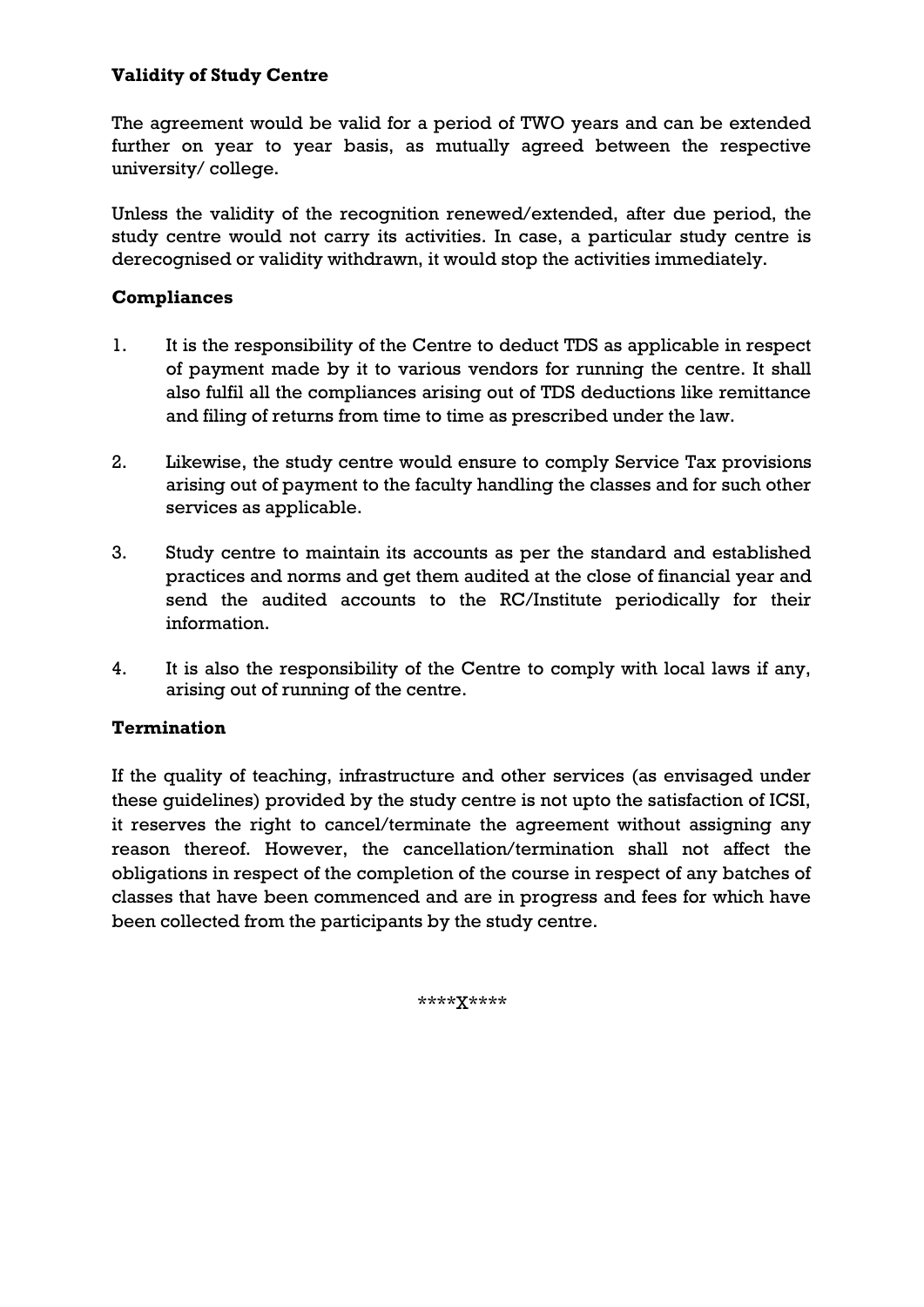AGREEMENT TO BE ENTERED INTO BETWEEN THE ICSI REGIONAL COUNCIL/ CHAPTER AND THE UNIVERSITY / COLLEGE ON NON JUDIAL STAMP PAPER OF Rs 100/-

Whereas the Institute of Company Secretaries of India, constituted under the Company Secretaries Act, 1980 to develop and regulate the profession of Company Secretaries in India being solely authorised to conduct coaching and examinations for the award of Professional qualification / Membership of the Institute and whereas \_\_\_\_\_\_\_\_\_\_\_\_\_\_\_\_\_\_\_\_\_\_ (name of the Study Centre) would create synergy between the university education and professional education to enhance the quality of education imparted to the ICSI students, the study centres proposed to be operated and managed by the Department of \_\_\_\_\_\_\_\_ of

\_\_\_\_\_\_\_\_\_\_\_\_\_\_\_\_(Name of the Study Centre) will be set up on self-sustainable basis.

- 1. Study centre shall function from the premises of recognised university/ college having proper recommendations of the concerned Regional Council/Chapter.
- 2. Study centre shall be run by faculty or Department of Commerce or any other department having relevance to CS Course, by whatever nomenclature, on self-sustainable basis as per ICSI guidelines.
- 3. The respective department of the university/ college shall operate and manage the ICSI study centre. Study centre shall in no case be termed as an agent or a partner or a representative of ICSI except for the limited purpose of providing class room teaching to CS students and other responsibilities covered in the agreement between the two Institutions.
- 4. Head of respective department of university / college in which the study centre has been set up or his representative will be designated as Director of the CS Study Centre.
- 5. Study Centre shall not engage itself any activity or deal with a matter which are prejudicial to the interests and image of the Institute
- 6. Study centres shall be entitled to use the words and description "ICSI (name of city)Study Centre"
- 7. The study centres would have full autonomy in deciding the fee to be charged from the students for the Class Room Teaching activity but the Institute would not provide any financial support/compensation to the study centres on any account.
- 8. ICSI Head Office/Regional Council/Chapter shall have no share in the revenue generated by respective study centres.
- 9. The Study Centre shall impart education with best faculty for various stages of ICSI Course Curriculum on the lines prescribed by ICSI.
- 10.The Study Centre shall conduct Career Counselling, suitably advertise and attract students for enrolment to CS Course and disseminate information regarding Company Secretaryship course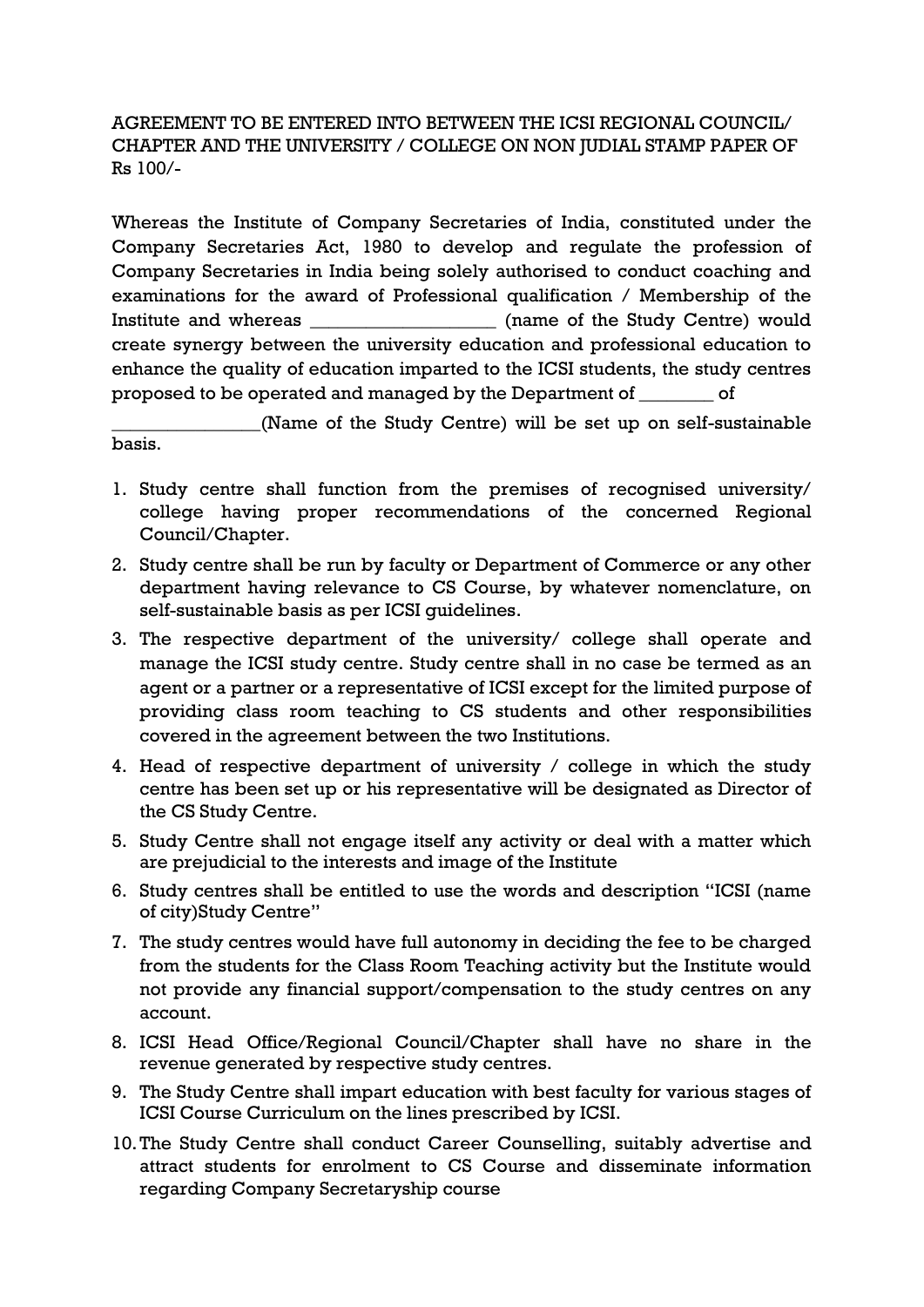- 11.Facilitating registrations to the CS Course through on-line mode. The Fee will be accepted by the Institute through online mode and the University/ College shall provide reasonable infrastructure (computer with internet connectivity, scanner, etc.) to enable the students to register online for CS Course. Students who are not having Credit/ Debit Cards may remit the fee through Bank Challan in which case cash can be deposited with designated banks (at present Canara Bank).
- 12.Provide at least one room space for ICSI representative office at University/ college campus.
- 13.Students of study centre shall be allowed access to the library of concerned department in which the study centre has been setup.
- 14.Members of Central Council, Regional Councils of ICSI or Members of the Chapter Managing Committees are not eligible to act as Faculty in the classes conducted by Study Centres.
- 15.The study centre shall submit quarterly MIS covering the activities conducted during such period like Details of Career Awareness Programmes/ Counselling Sessions conducted, Details of Registrations Facilitated(\*) with registration number, Details of Classes Conducted with registration number of the students etc. to the Regional Council/Chapter to which it is attached with a copy to the ICSI HQ.

(\*) as per format decided by the Institute from time to time.

- 16.The college shall maintain a permanent display board "CS (Name of the City) Study Centre" on the boundary wall of the college and also within the premises where the study centre is located.
- 17.The designated room shall be properly maintained with daily cleaning, proper lighting and whitewash.
- 18.ICSI shall share and suggest ways and means for effective conduct of classes by the centre
- 19.ICSI shall Suggest / Depute faculty on specialised subjects as and when requested by the study centre
- 20.ICSI shall Assist in popularising the Class Room Teaching conducted by various study centres - Study centre can advertise/publicise conduct of classes in the Institute"s student e-bulletins "Student Company Secretary" and "CS Foundation Course" bulletin free of cost.
- 21.ICSI shall pay Honorarium as per the prevailing "ICSI Guidelines of Counsellors" of that day, for successful registration of students on receipt of quarterly MIS.
- 22.Apart from specific guidelines given above, general guidelines relating to conduct of class room teaching issued by the Institute are also applicable to the study centres as far as engagement of faculty, feedback, etc.
- 23.Faculty engaged for the purpose, as far as possible shall be in accordance with the guidelines and student teacher ratio should be 40:1 that is a maximum of 40 students per teacher.
- 24.The honorarium payable to the faculty members shall be decided by the study centres.
- 25.To the extent possible the faculty of the University/college shall be engaged to take the classes, subject to fulfilment of criteria.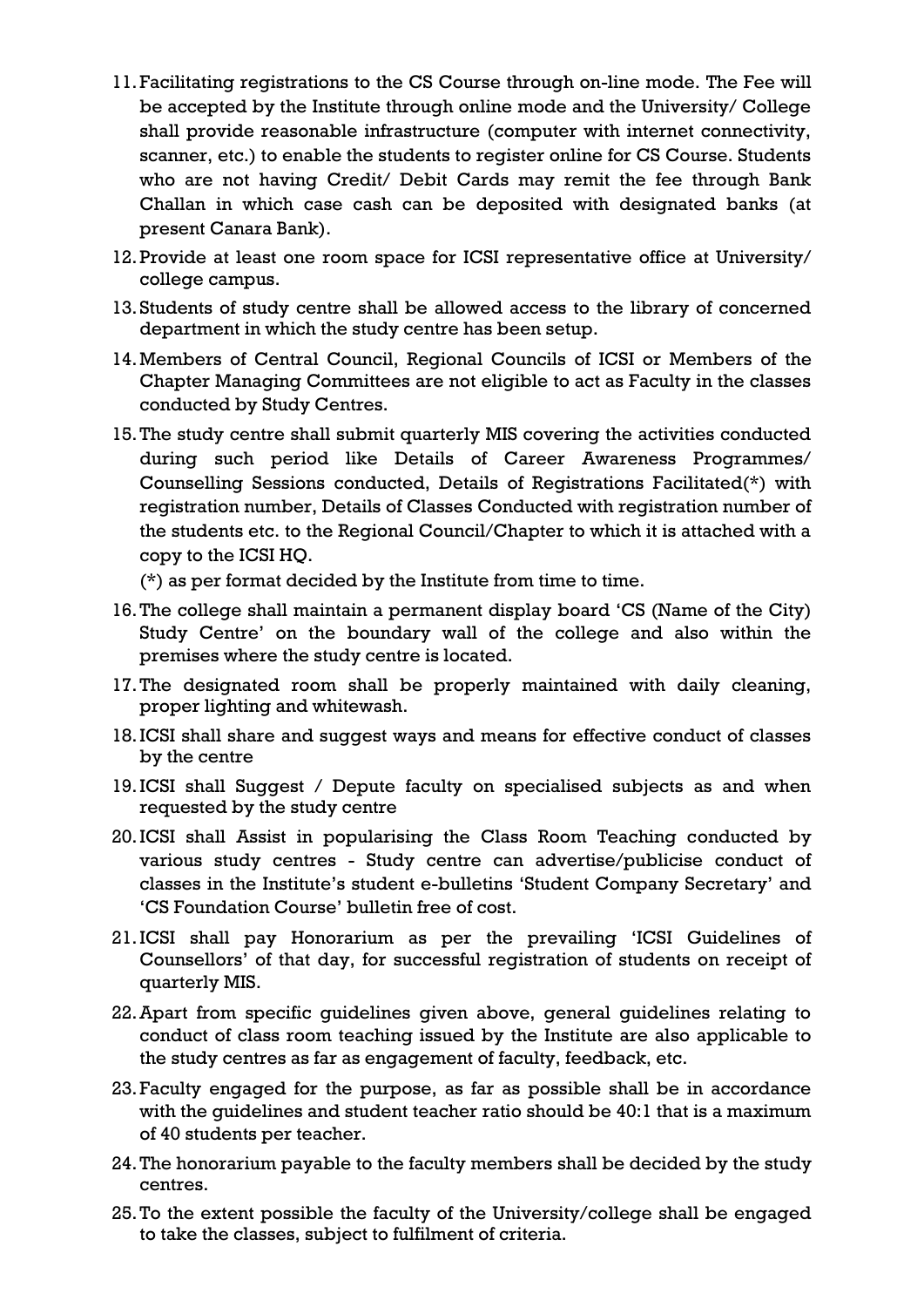- 26.Propagation of the schedule of classes through bulk SMS/ E-Mail among the concerned students will be through the Institute only and the same will be chargeable as per rates fixed by the Institute from time to time.
- 27.The Study Centre shall indemnify the Institute that the interests of the students will be protected at all times.
- 28.There would be at least one room for the representative office.
- 29.ICSI shall not pay any rent for the space provided by the University for the Representative Office.
- 30.The Director of study centre may engage any person at the representative office to register the students and render other administrative activities. Such person shall not in any way be treated as an agent or a partner or a representative or employee of the ICSI. No reimbursement of any type shall be made by ICSI for this arrangement.
- 31.The director of study centre shall engage and pay to the person engaged to register the students and undertake administrative functions of the study centre. No reimbursement of any type shall be made by ICSI for this arrangement.
- 32.The person to be appointed for manning the centre office to be from the institution, In order to have effective coordination with the college administration and to ensure access to the infrastructure facilities of the Institution as prescribed under these guidelines, to run the centre effectively.
- 33.Such study centre would be monitored and coordinated by Directorate of Student Services at Headquarters through the respective Regional Council / Chapter. ICSI shall keep a possible ordinary control to ensure quality of education through supervision by deputing its own personnel in the classes or having confidential or independent feedback from the students.
- 34.There would be a coordination committee having representative from the university/ college and ICSI for monitoring the performance of the study centre at regular intervals, preferably every quarter.
- 35.ICSI shall not incur or suffer any kind of liability legal, financial or otherwise – with regard to any obligations incurred by the study centre.
- 36.The officer as empowered by the HOD of Student Services or Secretary, ICSI or President, ICSI jointly or severally shall enter into an agreement between the respective University / college for setting up of Study Centre. Further the President may authorized any other Council member in his/her absence.
- 37.The agreement would be valid for a period of TWO years and can be extended further on year to year basis, as mutually agreed between the respective university/ college.
- 38.Unless the validity of the recognition renewed/extended, after due period, the study centre would not carry its activities. In case, a particular study centre is derecognised or validity withdrawn, it would stop the activities immediately.
- 39.It is the responsibility of the Centre to deduct TDS as applicable in respect of payment made by it for running the centre. It shall also fulfil all the compliances arising out of TDS deductions like remittance and filing of returns from time to time as prescribed under the law.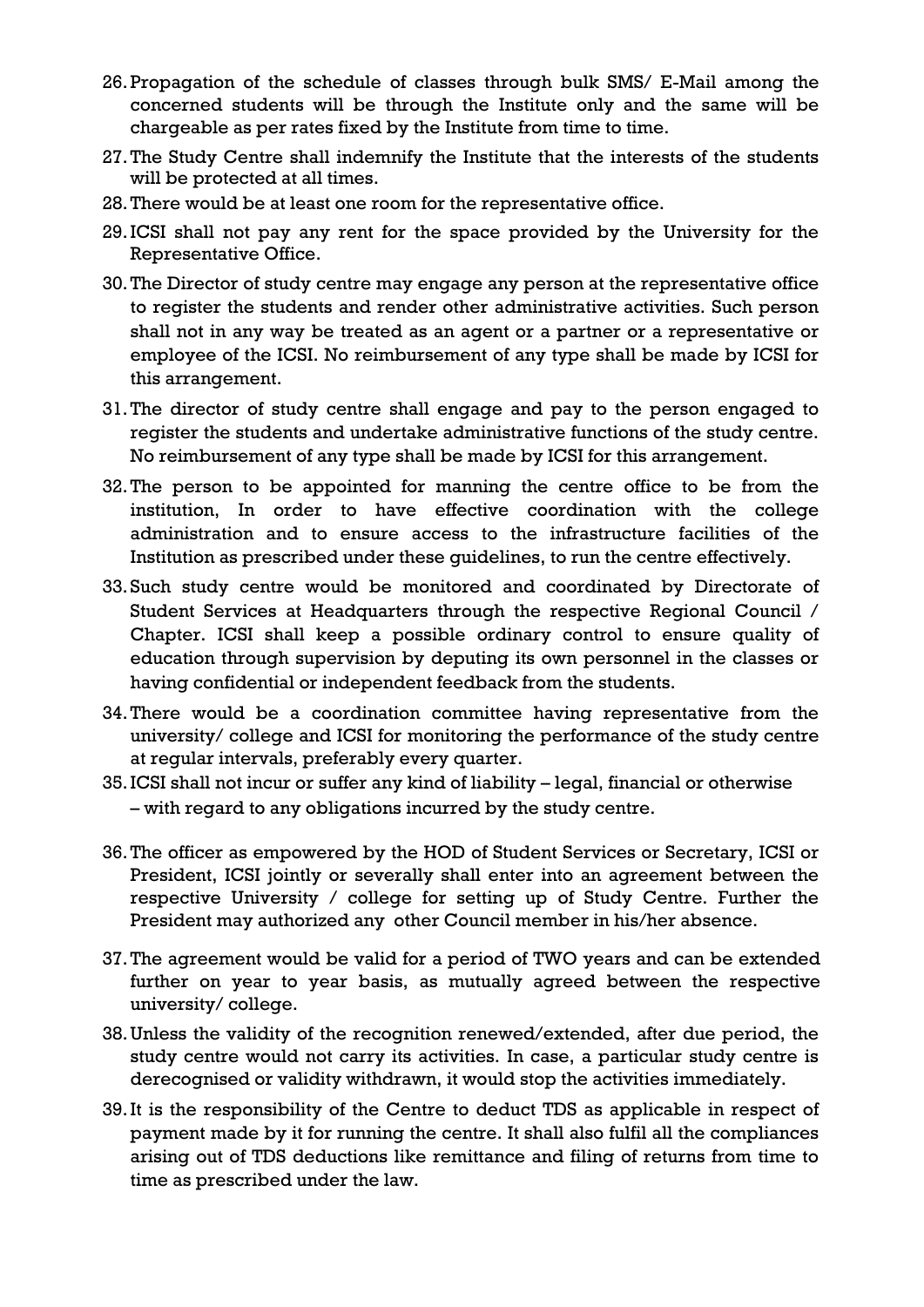- 40.Likewise, the study centre would ensure to comply Service Tax provisions arising out of payment to the faculty handling the classes and for such other services as applicable.
	- 41.Study centre to maintain its accounts as per the standard and established practices and norms and get them audited at the close of financial year and send the audited accounts to the RC/Institute periodically for their information.
	- 42.It is also the responsibility of the Centre to comply with local laws if any, arising out of running of the centre.
	- 43.If the quality of teaching, infrastructure and other services (as envisaged under these guidelines) provided by the study centre is not upto the satisfaction of ICSI, it reserves the right to cancel/terminate the agreement without assigning any reason thereof. However, the cancellation/termination shall not affect the obligations in respect of the completion of the course in respect of any batches of classes that have been commenced and are in progress and fees for which have been collected from the participants by the study centre.

This arrangement will come into force from

SIGNED AND EXECUTED BY :

| (with<br>Signature   | Signature(with    |
|----------------------|-------------------|
| Rubber Stamp)        | Rubber Stamp)     |
| Name                 | Name              |
|                      |                   |
| Designation          | Designation       |
|                      |                   |
| For and on behalf of | For and on behalf |
| <b>ICSI</b>          | of College        |
|                      |                   |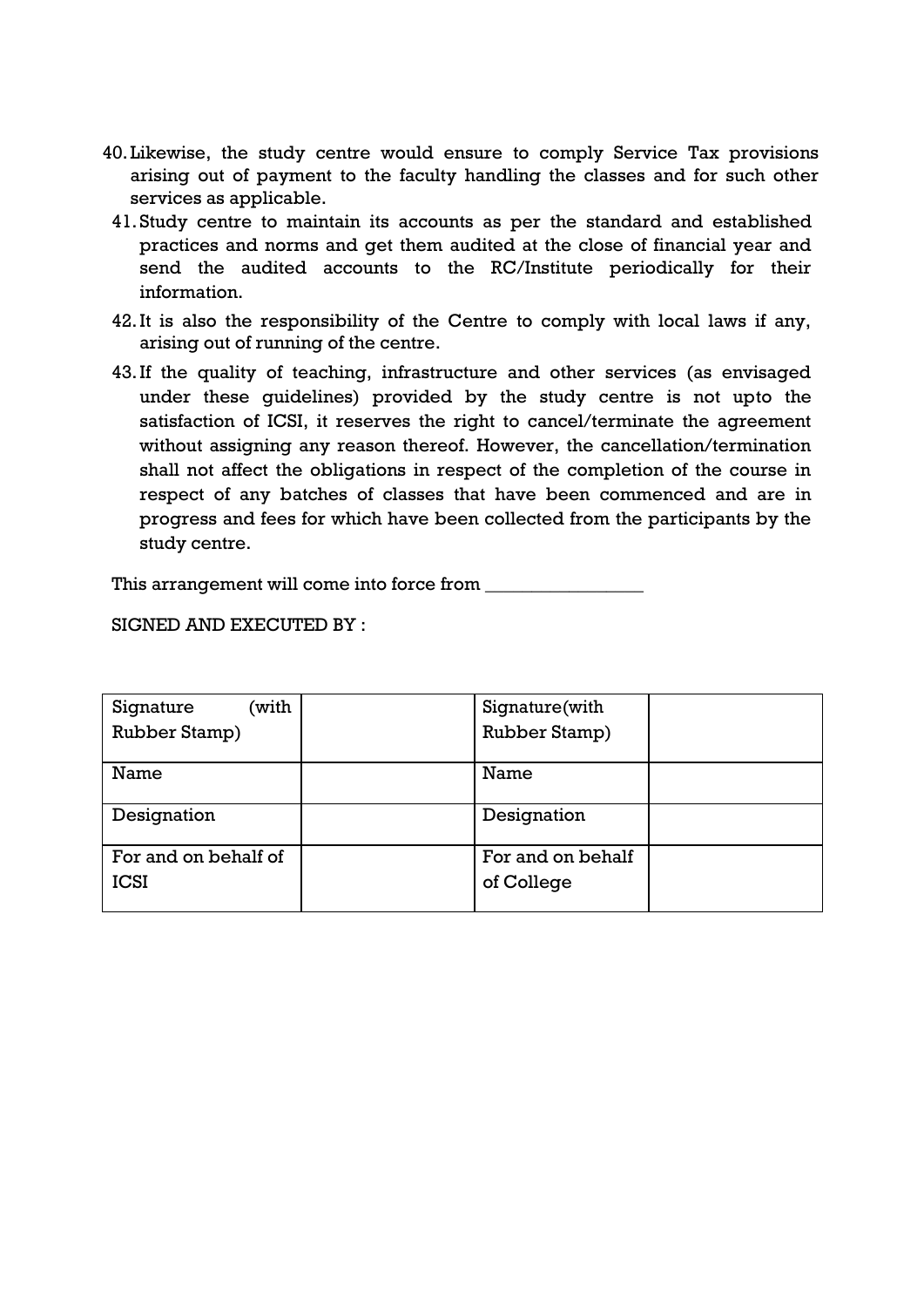# **FORMAT OF REPORT OF THE ICSI REPRESENTATIVE / REGIONAL DIRECTOR WHICH WILL FORM PART OF RECOMMENDATIONS TO BE SENT TO HEADQUARTERS FOR EMPANELMENT OF STUDY CENTRE**

## **THE INSTITUTE OF COMPANY SECRETARIES OF INDIA REPORT OF ICSI REPRESENTATIVE / REGIONAL DIRECTOR**

| Particulars                              |                                                                                                                                                                                                                                                                                                                                                                                                                                                                                                                                                                                                                                                                                                                                                                                                                                                                                                                                                                                                                                                                                                                                                                                                                           |
|------------------------------------------|---------------------------------------------------------------------------------------------------------------------------------------------------------------------------------------------------------------------------------------------------------------------------------------------------------------------------------------------------------------------------------------------------------------------------------------------------------------------------------------------------------------------------------------------------------------------------------------------------------------------------------------------------------------------------------------------------------------------------------------------------------------------------------------------------------------------------------------------------------------------------------------------------------------------------------------------------------------------------------------------------------------------------------------------------------------------------------------------------------------------------------------------------------------------------------------------------------------------------|
|                                          |                                                                                                                                                                                                                                                                                                                                                                                                                                                                                                                                                                                                                                                                                                                                                                                                                                                                                                                                                                                                                                                                                                                                                                                                                           |
| Full Address with Pincode and nearest    |                                                                                                                                                                                                                                                                                                                                                                                                                                                                                                                                                                                                                                                                                                                                                                                                                                                                                                                                                                                                                                                                                                                                                                                                                           |
| landmarks                                |                                                                                                                                                                                                                                                                                                                                                                                                                                                                                                                                                                                                                                                                                                                                                                                                                                                                                                                                                                                                                                                                                                                                                                                                                           |
| <b>Contact Particulars of Head of</b>    |                                                                                                                                                                                                                                                                                                                                                                                                                                                                                                                                                                                                                                                                                                                                                                                                                                                                                                                                                                                                                                                                                                                                                                                                                           |
| department of university / college who   |                                                                                                                                                                                                                                                                                                                                                                                                                                                                                                                                                                                                                                                                                                                                                                                                                                                                                                                                                                                                                                                                                                                                                                                                                           |
| will act as Director of the Study Centre |                                                                                                                                                                                                                                                                                                                                                                                                                                                                                                                                                                                                                                                                                                                                                                                                                                                                                                                                                                                                                                                                                                                                                                                                                           |
|                                          |                                                                                                                                                                                                                                                                                                                                                                                                                                                                                                                                                                                                                                                                                                                                                                                                                                                                                                                                                                                                                                                                                                                                                                                                                           |
|                                          |                                                                                                                                                                                                                                                                                                                                                                                                                                                                                                                                                                                                                                                                                                                                                                                                                                                                                                                                                                                                                                                                                                                                                                                                                           |
|                                          |                                                                                                                                                                                                                                                                                                                                                                                                                                                                                                                                                                                                                                                                                                                                                                                                                                                                                                                                                                                                                                                                                                                                                                                                                           |
|                                          |                                                                                                                                                                                                                                                                                                                                                                                                                                                                                                                                                                                                                                                                                                                                                                                                                                                                                                                                                                                                                                                                                                                                                                                                                           |
|                                          |                                                                                                                                                                                                                                                                                                                                                                                                                                                                                                                                                                                                                                                                                                                                                                                                                                                                                                                                                                                                                                                                                                                                                                                                                           |
|                                          |                                                                                                                                                                                                                                                                                                                                                                                                                                                                                                                                                                                                                                                                                                                                                                                                                                                                                                                                                                                                                                                                                                                                                                                                                           |
|                                          |                                                                                                                                                                                                                                                                                                                                                                                                                                                                                                                                                                                                                                                                                                                                                                                                                                                                                                                                                                                                                                                                                                                                                                                                                           |
|                                          |                                                                                                                                                                                                                                                                                                                                                                                                                                                                                                                                                                                                                                                                                                                                                                                                                                                                                                                                                                                                                                                                                                                                                                                                                           |
|                                          |                                                                                                                                                                                                                                                                                                                                                                                                                                                                                                                                                                                                                                                                                                                                                                                                                                                                                                                                                                                                                                                                                                                                                                                                                           |
|                                          |                                                                                                                                                                                                                                                                                                                                                                                                                                                                                                                                                                                                                                                                                                                                                                                                                                                                                                                                                                                                                                                                                                                                                                                                                           |
|                                          |                                                                                                                                                                                                                                                                                                                                                                                                                                                                                                                                                                                                                                                                                                                                                                                                                                                                                                                                                                                                                                                                                                                                                                                                                           |
|                                          |                                                                                                                                                                                                                                                                                                                                                                                                                                                                                                                                                                                                                                                                                                                                                                                                                                                                                                                                                                                                                                                                                                                                                                                                                           |
|                                          |                                                                                                                                                                                                                                                                                                                                                                                                                                                                                                                                                                                                                                                                                                                                                                                                                                                                                                                                                                                                                                                                                                                                                                                                                           |
|                                          |                                                                                                                                                                                                                                                                                                                                                                                                                                                                                                                                                                                                                                                                                                                                                                                                                                                                                                                                                                                                                                                                                                                                                                                                                           |
|                                          |                                                                                                                                                                                                                                                                                                                                                                                                                                                                                                                                                                                                                                                                                                                                                                                                                                                                                                                                                                                                                                                                                                                                                                                                                           |
|                                          |                                                                                                                                                                                                                                                                                                                                                                                                                                                                                                                                                                                                                                                                                                                                                                                                                                                                                                                                                                                                                                                                                                                                                                                                                           |
|                                          |                                                                                                                                                                                                                                                                                                                                                                                                                                                                                                                                                                                                                                                                                                                                                                                                                                                                                                                                                                                                                                                                                                                                                                                                                           |
|                                          |                                                                                                                                                                                                                                                                                                                                                                                                                                                                                                                                                                                                                                                                                                                                                                                                                                                                                                                                                                                                                                                                                                                                                                                                                           |
|                                          |                                                                                                                                                                                                                                                                                                                                                                                                                                                                                                                                                                                                                                                                                                                                                                                                                                                                                                                                                                                                                                                                                                                                                                                                                           |
|                                          |                                                                                                                                                                                                                                                                                                                                                                                                                                                                                                                                                                                                                                                                                                                                                                                                                                                                                                                                                                                                                                                                                                                                                                                                                           |
|                                          |                                                                                                                                                                                                                                                                                                                                                                                                                                                                                                                                                                                                                                                                                                                                                                                                                                                                                                                                                                                                                                                                                                                                                                                                                           |
|                                          |                                                                                                                                                                                                                                                                                                                                                                                                                                                                                                                                                                                                                                                                                                                                                                                                                                                                                                                                                                                                                                                                                                                                                                                                                           |
|                                          |                                                                                                                                                                                                                                                                                                                                                                                                                                                                                                                                                                                                                                                                                                                                                                                                                                                                                                                                                                                                                                                                                                                                                                                                                           |
|                                          |                                                                                                                                                                                                                                                                                                                                                                                                                                                                                                                                                                                                                                                                                                                                                                                                                                                                                                                                                                                                                                                                                                                                                                                                                           |
|                                          |                                                                                                                                                                                                                                                                                                                                                                                                                                                                                                                                                                                                                                                                                                                                                                                                                                                                                                                                                                                                                                                                                                                                                                                                                           |
|                                          |                                                                                                                                                                                                                                                                                                                                                                                                                                                                                                                                                                                                                                                                                                                                                                                                                                                                                                                                                                                                                                                                                                                                                                                                                           |
|                                          |                                                                                                                                                                                                                                                                                                                                                                                                                                                                                                                                                                                                                                                                                                                                                                                                                                                                                                                                                                                                                                                                                                                                                                                                                           |
|                                          |                                                                                                                                                                                                                                                                                                                                                                                                                                                                                                                                                                                                                                                                                                                                                                                                                                                                                                                                                                                                                                                                                                                                                                                                                           |
|                                          |                                                                                                                                                                                                                                                                                                                                                                                                                                                                                                                                                                                                                                                                                                                                                                                                                                                                                                                                                                                                                                                                                                                                                                                                                           |
|                                          |                                                                                                                                                                                                                                                                                                                                                                                                                                                                                                                                                                                                                                                                                                                                                                                                                                                                                                                                                                                                                                                                                                                                                                                                                           |
|                                          |                                                                                                                                                                                                                                                                                                                                                                                                                                                                                                                                                                                                                                                                                                                                                                                                                                                                                                                                                                                                                                                                                                                                                                                                                           |
|                                          |                                                                                                                                                                                                                                                                                                                                                                                                                                                                                                                                                                                                                                                                                                                                                                                                                                                                                                                                                                                                                                                                                                                                                                                                                           |
|                                          |                                                                                                                                                                                                                                                                                                                                                                                                                                                                                                                                                                                                                                                                                                                                                                                                                                                                                                                                                                                                                                                                                                                                                                                                                           |
|                                          |                                                                                                                                                                                                                                                                                                                                                                                                                                                                                                                                                                                                                                                                                                                                                                                                                                                                                                                                                                                                                                                                                                                                                                                                                           |
| room (if yes) provide phone number       |                                                                                                                                                                                                                                                                                                                                                                                                                                                                                                                                                                                                                                                                                                                                                                                                                                                                                                                                                                                                                                                                                                                                                                                                                           |
|                                          | Name of the University/ College<br>a) Name & Designation of Contact<br>Person<br>b) Landline<br>c) Mobile<br>d) E-Mail Id<br>e) Website<br><b>Full official Address</b><br>f<br><b>Full Residential Address</b><br>$\mathfrak{g}$ )<br><b>Status of University/ College</b><br>(Government/ Private, etc.)<br>Date of Establishment of the University/<br>College<br>No. of Class Rooms, Area in Sq feet,<br>etc. available at the University/College<br>for the Study Centre<br>Details of Technical Facilities/<br>Teaching Aids available (No. of<br>Computers, Internet Facility, LCD,<br>Smartboard, Projector, etc.)<br>Details of Library Facilities Available<br>Name of the nearest Regional / Chapter<br>Office of ICSI and distance in KM<br>Whether sufficient number of qualified<br><b>Faculty Members available</b><br>Drinking Water/Toilet Facilities<br>Recommendations regarding the<br>suitability of University/ College for<br>acting as the Study Centre<br>Date of Visit to the University/College<br>by ICSI Representative<br>Distance to nearest canara bank branch<br>Adequacy of light (bulk / tube lights),<br>fan / proper seating arrangement<br>Telephone facility in the representative |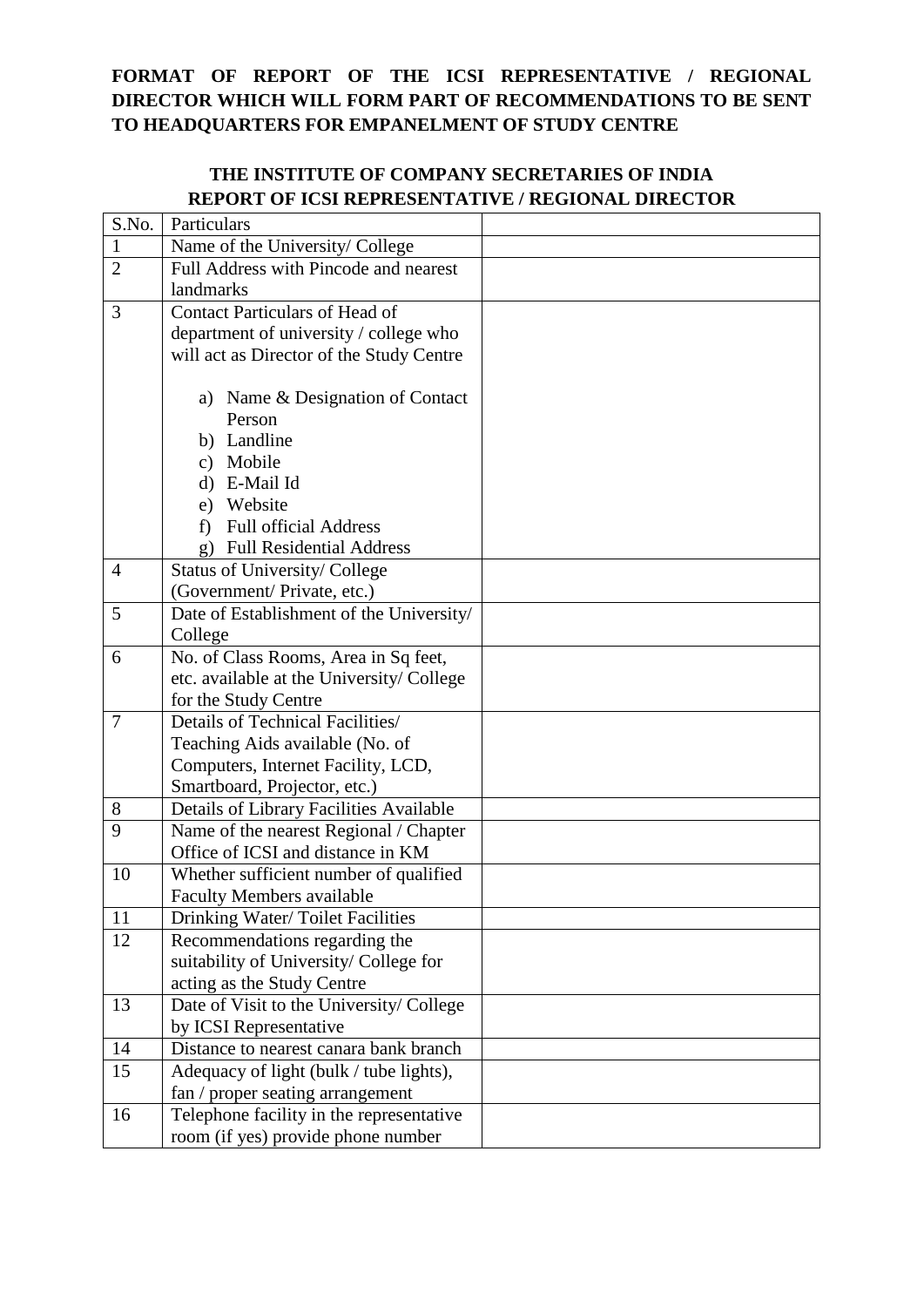## SIGNATURE WITH NAME & DESIGNATION OF THE ICSI REPRESENTATIVE

## SIGNATURE WITH NAME & DESIGNATION OF THE ICSI REGIONAL DIRECTOR